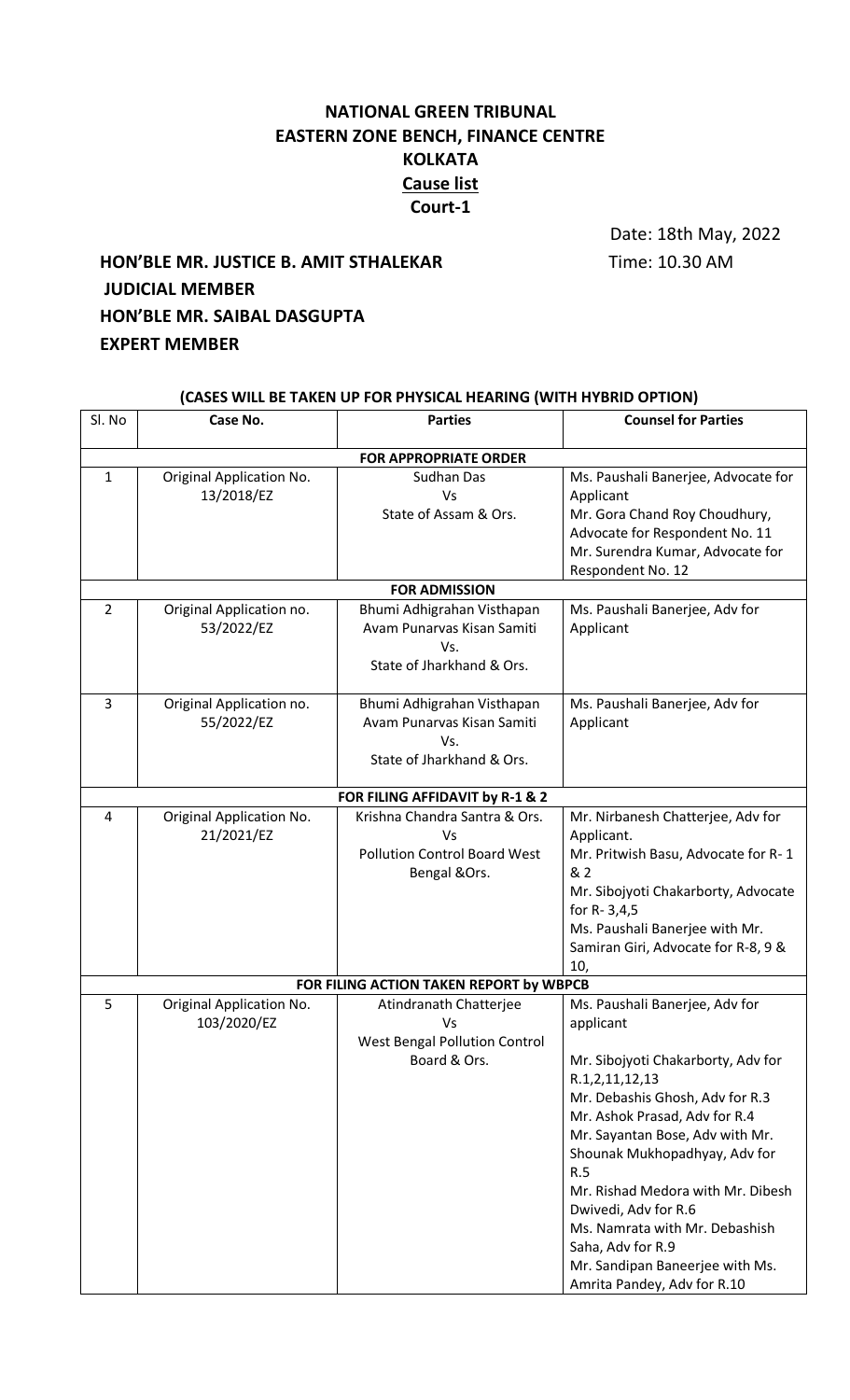|                | FOR FILING COUNTER AFFIDAVIT BY MOEF & R.4       |                                                        |                                                                 |  |  |
|----------------|--------------------------------------------------|--------------------------------------------------------|-----------------------------------------------------------------|--|--|
| 6              | Appeal No. 02/2021/EZ                            | Prafulla Samantray                                     | Mr. Saurabh Sharma, Advocate For                                |  |  |
|                | With                                             | Vs                                                     | Applicant                                                       |  |  |
|                | I.A. No. 23/2021/EZ                              | Union of India and Ors.                                | Mr. Soumitra Mukherjee, Advocate                                |  |  |
|                |                                                  |                                                        | For Respondent No.1                                             |  |  |
|                |                                                  |                                                        | Ms. Papiya Banerjee Bihani, Adv                                 |  |  |
|                |                                                  |                                                        | Respondent No. 3                                                |  |  |
|                |                                                  |                                                        | Mr. Shakti Prasad Panda, Advocate                               |  |  |
|                |                                                  |                                                        | for R.2                                                         |  |  |
|                |                                                  | FOR FILING OF INSPECTION REPORT BY WBPCB               |                                                                 |  |  |
| $\overline{7}$ | M.A. No. 03/2022/EZ                              | Rathindra Majumdar & Anr                               | Mr. Anuj Kumar Mishra, Adv for M.A                              |  |  |
|                | In<br>Original Application no.                   | Vs.<br>The Secretary, Department of                    |                                                                 |  |  |
|                |                                                  | Environment                                            | Counsels in O.A.                                                |  |  |
|                | 91/2020/EZ                                       |                                                        | Mr. Pranit Bag with Mr. Anuj Kumar<br>Mishra, Adv for Applicant |  |  |
|                |                                                  |                                                        | Mr. Sudip Kumar Dutta, Adv for                                  |  |  |
|                |                                                  |                                                        | R.2,5,6,7 & 8                                                   |  |  |
|                |                                                  |                                                        | Mr. Prithwish Basu, Adv for R.3 & 4                             |  |  |
|                |                                                  |                                                        | Mr. Supreem Naskar, Adv for R.9                                 |  |  |
|                | FOR FILING COUNTER-AFFIDAVITS BY STETE OF ODISHA |                                                        |                                                                 |  |  |
| 8              | Original Application no.                         | Rabeya Tabbasum                                        | Mr. Afraaz Suhail, Mr. Omkar                                    |  |  |
|                | 28/2022/EZ                                       |                                                        | Devdas, Ms. Sujatarani Das, Adv for                             |  |  |
|                |                                                  | Vs                                                     | Applicant                                                       |  |  |
|                |                                                  | Union of India & ors                                   | Mr. Prasenjeet Mohapatra, ASC for                               |  |  |
|                |                                                  |                                                        | <b>State</b>                                                    |  |  |
|                |                                                  |                                                        | Mr. DebaSISH Ghosh, Adv for R.2                                 |  |  |
|                |                                                  |                                                        | Ms. Papiya Banerjee Bihani, Adv for                             |  |  |
|                |                                                  |                                                        | R.9                                                             |  |  |
|                |                                                  |                                                        | Mr. Manoj Kr. Mishra, Sr. Adv a/w                               |  |  |
|                |                                                  |                                                        | Mr. Sonjeet Das, Adv for R.10                                   |  |  |
|                |                                                  | FOR FILING OF COUNTER AFFIDAVIT BY SEIAA & FOR HEARING |                                                                 |  |  |
| 9              | Original Application No.                         | Swarup kumar Rath & Ors.                               | Mr. Prabhu Prasanna Behera, Mr.                                 |  |  |
|                | 20/2021/EZ                                       | Vs                                                     | Nirod Ch Panda, Mr. Kailash Ch.                                 |  |  |
|                | With                                             | Union of India & Ors.                                  | Sathpathy, Mr. S.R. Mohapatra,                                  |  |  |
|                | I.A 17/2021/EZ                                   |                                                        | Mr.Shradha Das, Adv for Applicant                               |  |  |
|                |                                                  |                                                        | Mr. Soumitra Mukherjee, Adv for                                 |  |  |
|                |                                                  |                                                        | R.1                                                             |  |  |
|                |                                                  |                                                        | Mr. Shakti Panda, Advocate for                                  |  |  |
|                |                                                  |                                                        | Respondent Nos.2, 3, 4, 5, 6, 7, &10                            |  |  |
|                |                                                  |                                                        | Mr. Janmejaya Katikia, AGA for R.8                              |  |  |
|                |                                                  |                                                        | & 9                                                             |  |  |
|                |                                                  |                                                        | Mr. Dipanjan Ghosh, Advocate for<br>Respondent No. 11           |  |  |
|                |                                                  |                                                        | Mr. Gora Chand Roy Choudhury,                                   |  |  |
|                |                                                  |                                                        | Adv For Respondent Nos.12                                       |  |  |
|                |                                                  | ITEM NO. 10 WILL BE TAKEN UP ON 23.05.2022             |                                                                 |  |  |
| <b>HEARING</b> |                                                  |                                                        |                                                                 |  |  |
| 10             | Original Application No.                         | Biren kr. Pradhan & Anr                                | Mr. Sankar Prasad Pani, Adv for                                 |  |  |
|                | 155/2016/EZ                                      | VS.                                                    | Applicant                                                       |  |  |
|                |                                                  | State of Odisha & Ors                                  | Mr. Gora Chand Roy Chowdhury,                                   |  |  |
|                |                                                  |                                                        | Adv for. R-2 & 11<br>Mr. J. Katikia, Addl. Govt. Adv R-1,3      |  |  |
|                |                                                  |                                                        | to 9                                                            |  |  |
|                |                                                  |                                                        | Mr. Gouri Mohan Rath, Adv R-10                                  |  |  |

**For orders, cause list and other information please visit our website: [www.greentribunal.gov.in](http://www.greentribunal.gov.in/)** *For detailed Standard Operating Protocol for Virtual Video Conferencing in NGT please visit our link:*  [https://greentribunal.gov.in/sites/default/files/all documents/SOPngt.pdf](https://greentribunal.gov.in/sites/default/files/all%20documents/SOPngt.pdf)

The lawyers/litigants desirous of participating personally in VC hearings are required to send request at [ngtjudicial-kolkata@gov.ini](mailto:ngtjudicial-kolkata@gov.in)n advance, giving their names, case title, case number, date of hearing, email IDs, mobile numbers, etc.

**INSTRUCTIONS FOR SMOOTH VC HEARINGS While joining,** the VC room, enter details only in the following format :